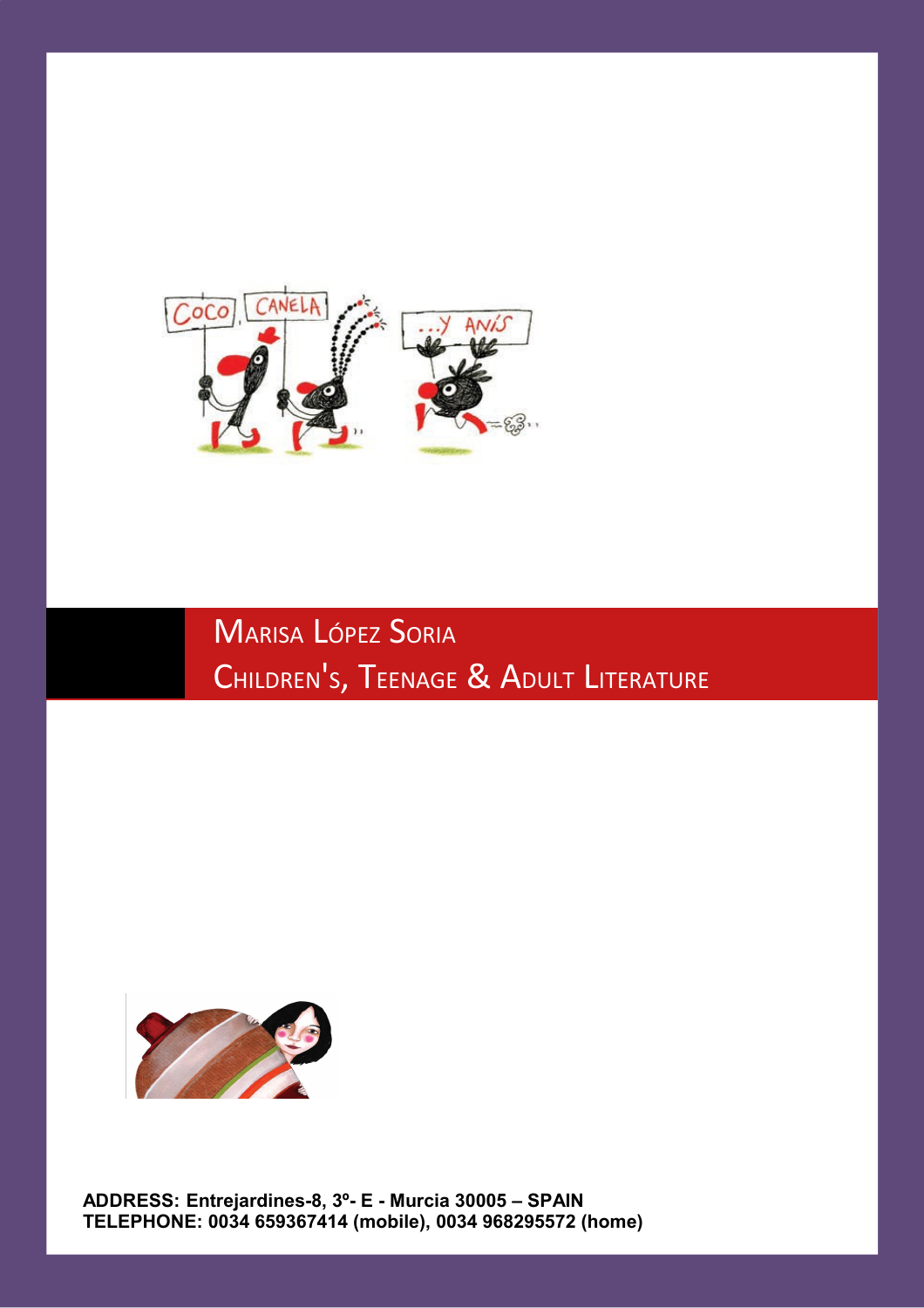# **PROFILE**

I



- B.A. and Lecturer in History of Art and Education.
- Educational Advisor to Teaching Associations.
- Columnist for the newspaper 'La Opinión'; member of the Editorial Staff of the Murcia Region Department of Education.
- Runs 'Activity Workshops' in reading and writing, and 'Creative Writing Workshops' for children, teenagers and adults, in libraries, institutions, book fairs, European Schools and Cervantes Institutes.
- Has published over thirty books with such prestigious publishing houses as: Edebé, Everest, Alfaguara, Hiperión, Casals, Espasa, Círculo de Lectores, Pearsons Educación, La Galera, Planeta Oxford, Random House Mondadori.

### **GRANTS AWARDED**

- o Ministry of Foreign Affairs, Hungary,1987.
- o Commission for the Quincentenary of the Discovery of America, 1992.
- o Santa María Foundation, La Rioja 1997.
- o Santa María Foundation, Portugal 1999.
- o Paul Beckett Foundation, 2006.
- o Colegio de España, Paris, 2010.
- o Speaker of Honour for the "Day of Writing 2012", Directorate for Books and Reading, Ministry of Culture.

#### **PRIZES**

- o Ministry of Education and Science National Literature Prize 1986.
- o First Prize "Enma Egea" 1995
- o "Lazarillo" Prize 1997.
- o Children's "Book of the Year", Murcia, 1999.
- o Teenagers' "Book of the Year", Murcia, 2000.
- o List of Honour, CCEI, 2003.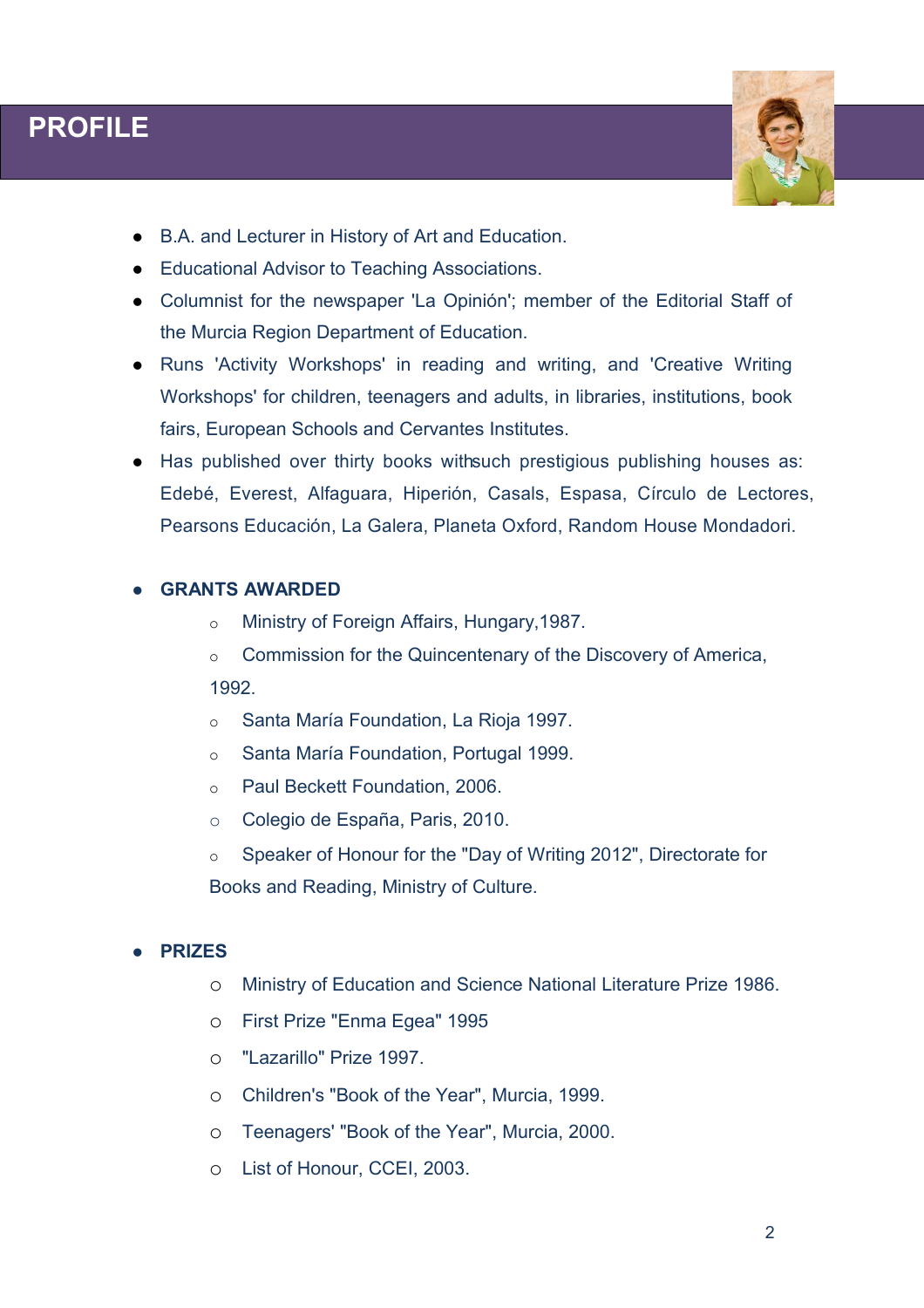- o Children's "Book of the Year", Murcia, 2003.
- o First prize, Almuñecar poetry competition 2006.
- o Included in the guide to FAD (Anti-Drugs Foundation) 2007, and in the Government Department of Books, Archives and Libraries. 2008.
- o Finalist, Edebé Prize for Children's Literature 2010.
- **Included in various poetry anthologies, her work has been translated into many languages, including Korean and Japanese.**

# **BIBLIOGRAPHY – PUBLISHED BOOKS**

# **El juego, la fiesta y la literatura infantil en México**  *Games, festivities and children's literature in Mexico.* Essay. "Quincentenary of the Discovery of America" award, Murcia University, 1992. **El oriente y más relatos** *The East and other stories* Ministry of Education and Science National Literature Prize. Murcia Regional Publisher, 1993. **En consideración, te escribo** *Out of consideration, I am writing to you.* First Prize, "Emma Egea" poetry, 1995. **Alegría de nadadoras** *Joy of swimmers.* Editorial Torremozas, 1997. **Antología LIJ Carmen Conde** *Carmen Conde IYCL Anthology.* Ministry of Education, 2006. **Antología poética**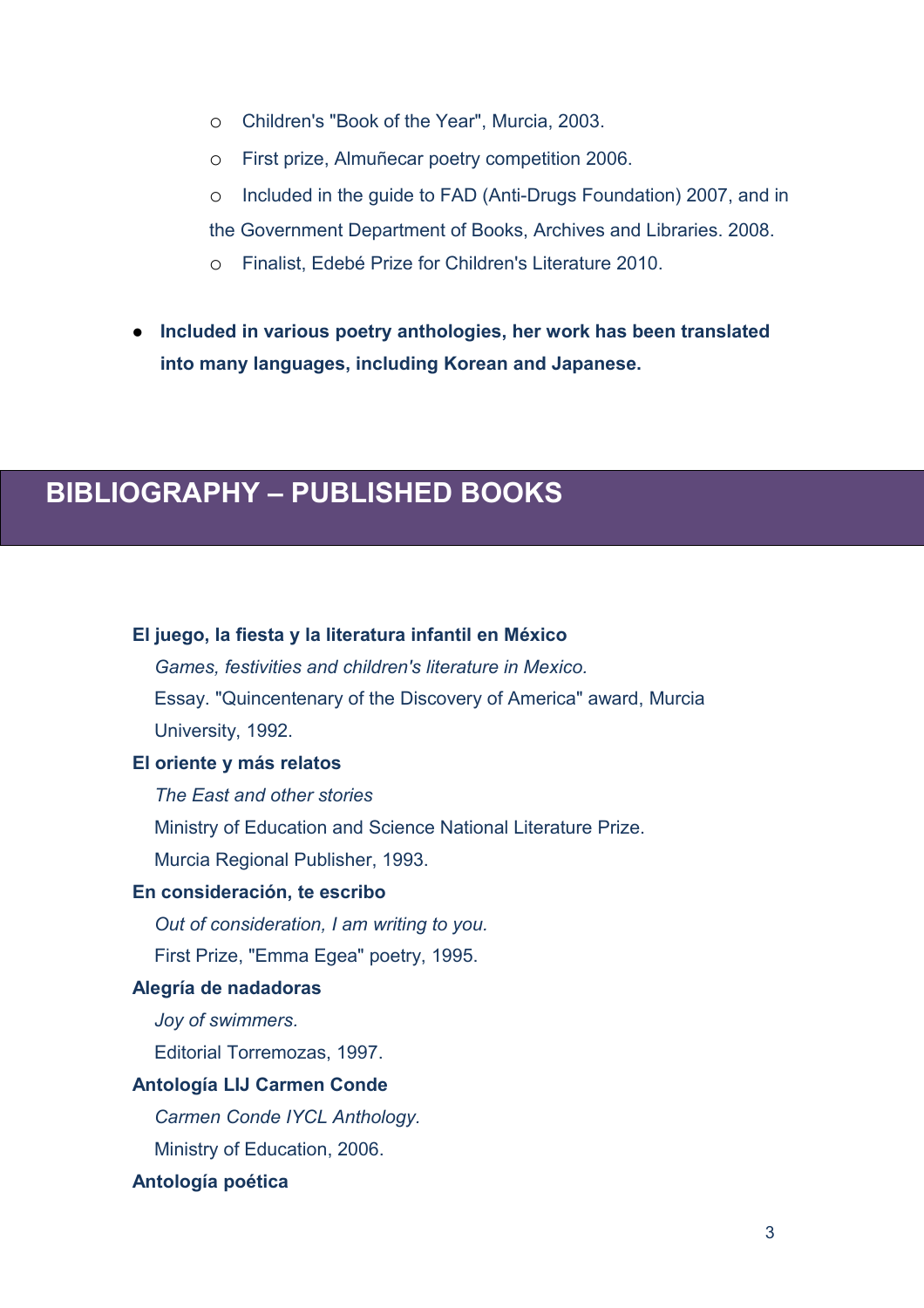*Anthology of Poetry.* Editorial Octaedro, 2006. **Cuentos y novelas de Murcia** *Murcian stories and novels*  Random House Mondadori. 2006 **Susurros/ Whispers** *Whispers* Editorial Ahora. Arte. 2012

## **Textbooks**

#### **Calambur**

Spanish Language university textbook. Magisterio-Casals, 2000.

## **Children and Teenagers**

#### **Patricia la nena que tiene la boca llena**

*Patricia, the girl with her mouth full* Editorial Edebé,1997. Translated into Catalan and Korean, 2007.

### **El verano y sus amigos**

*Summer and its friends* Editorial Xordica. "Lazarillo" Prize, 1997.

#### **Diversopoemas**

*Diverse poems*

Editorial Hiperión, 1998.

#### **Bicicletas de nariz**

*Nose bicycles*

Editorial Magisterio y Casals S.A.,1999.

#### **Camila y el abuelo pastelero**

*Camile and her grandfather the pastry cook* Editorial Alfaguara. Murcia "Book of the Year", 1999.



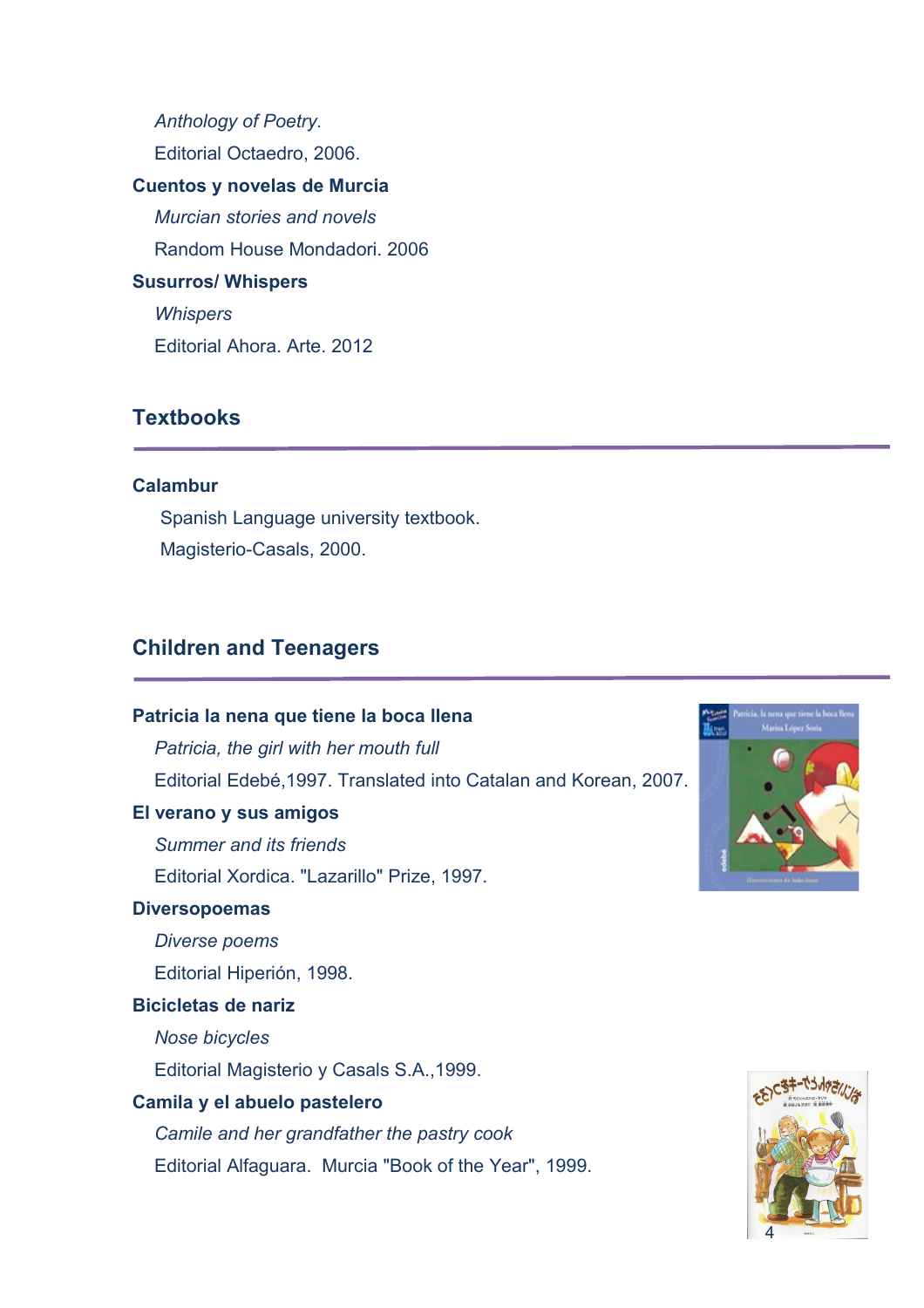*La vie c'est du gateau*

Editorial Hachette, 2000.

## **Se ofrece chico**

*Boy available*

Periscopio-Juvenil. Editorial Edebé, 2000.

Círculo de Lectores, 2001.

Libro Murciano del Año 2001.

#### **Los peces no tienen ombligo**

*Fish dont have belly buttons*

La Galera, 2000.

#### **Pérez, para los amigos**

*Perez to his friends*

Editorial Nausicaä, 2001.

Selected in Madrid Book Fair 2002 for its literary quality.

#### **Bicicletas Blancas**

*White Bicycles*

Espasa-Juvenil, 2001.

#### **Camila de mil amores**

*Camila of a thousand loves*

Editorial Alfaguara, 2001.

Selected by the Foundation for Drug Addiction Support.

Translated into English and Greek.

### **Los colores de Mateo**

- *The colours of Mateo*
- Editorial Everest, 2002.

Translated into portuguese 2003.

List of Honour CCEI.

#### **Lori Bilori**

*Lori Bilori*

Magisterio Casals, 2003.

#### **Los de mi escalera**

*People/kids on my staircase* Magisterio Casals, 2004.

#### **Ramón enamorado**







TUCANT? Ramón enamorado MARISA LÓPEZ SORIA

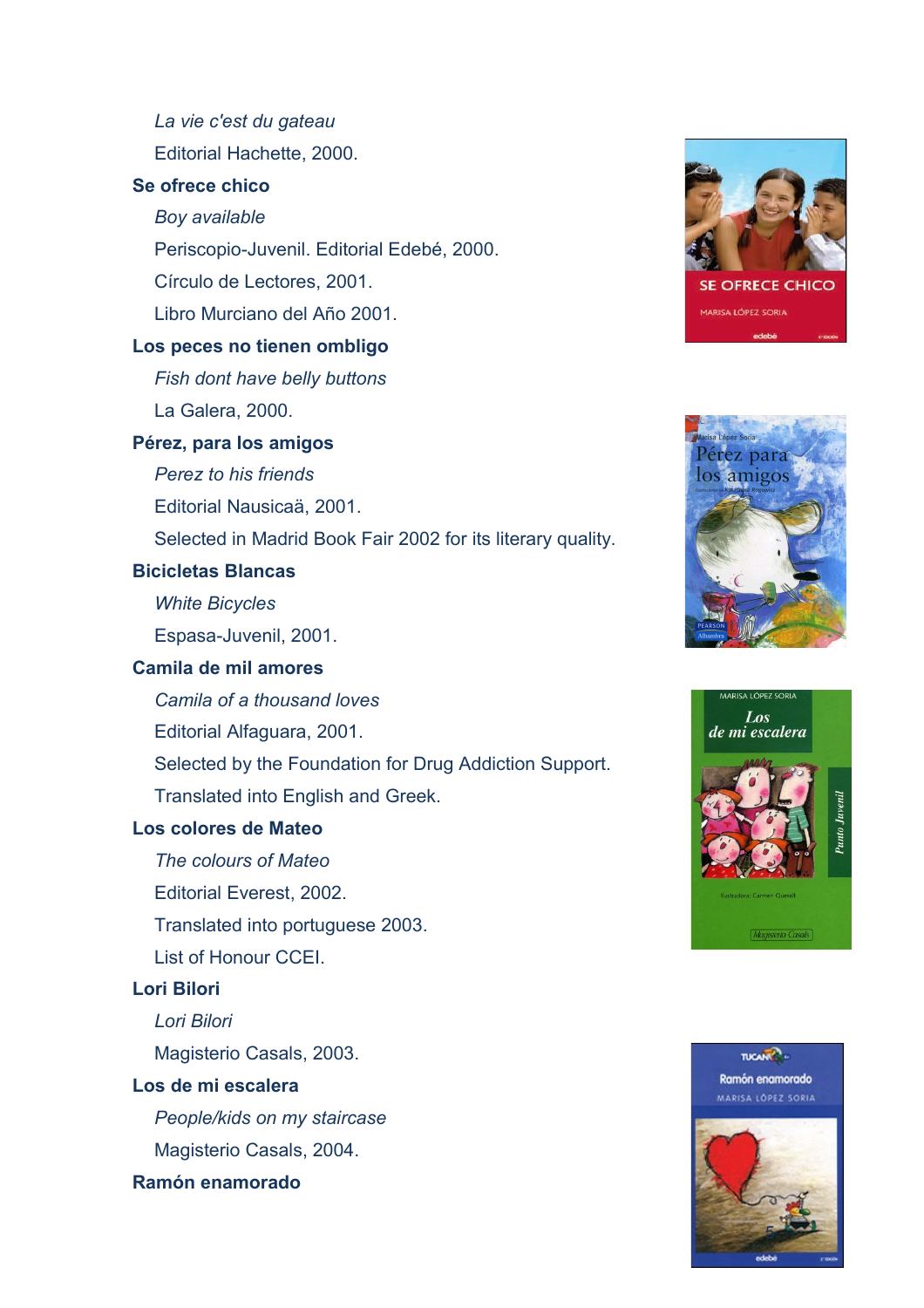*Ramon in love* Editorial Edebé, 2002.

#### **La conciencia de un héroe, o, Un héroe en LORCA**

*The conscience of a hero, or, A hero in LORCA* Ministry of Tourism, Education and Culture, 2003. Children's "Book of the Year", Murcia 2004.

#### **Los retratos de Renato**

*Portraits of Renato* Editorial Everest, 2004. Translated into portuguese.

#### **El sortilegio de la gruta de Aqueo**

*The spell of the Aqueo grotto* Editorial CCS, 2005.

#### **Viernes para Violeta**

*Friday for Violeta*  Editorial Pearson Educación, 2006.

#### **Un piercing en el corazón**

*A piercing in his heart* Editorial Planeta, 2007.

#### **Nacho en lo alto de un guindo**

*Nacho high up in a cherry tree* Editorial Pearson Educación, 2007.

#### **Violeta y el dinosaurio**

*Violeta and the dinosaur* Editorial Lumen, 2008.

#### **Región de Murcia de la A a la Z**

*Murcia from A to Z*

Editorial Everest, 2008.

## **Coco, Canela y Anís. El secreto** *Coco, Canela and Anis. The secret*

Editorial Everest, 2008.

## **Coco, Canela y Anís. El palitroque** *Coco, Canela and Anis. The little stick* Editorial Everest, 2008.



#### **Coco, Canela y Anís – El Papel**